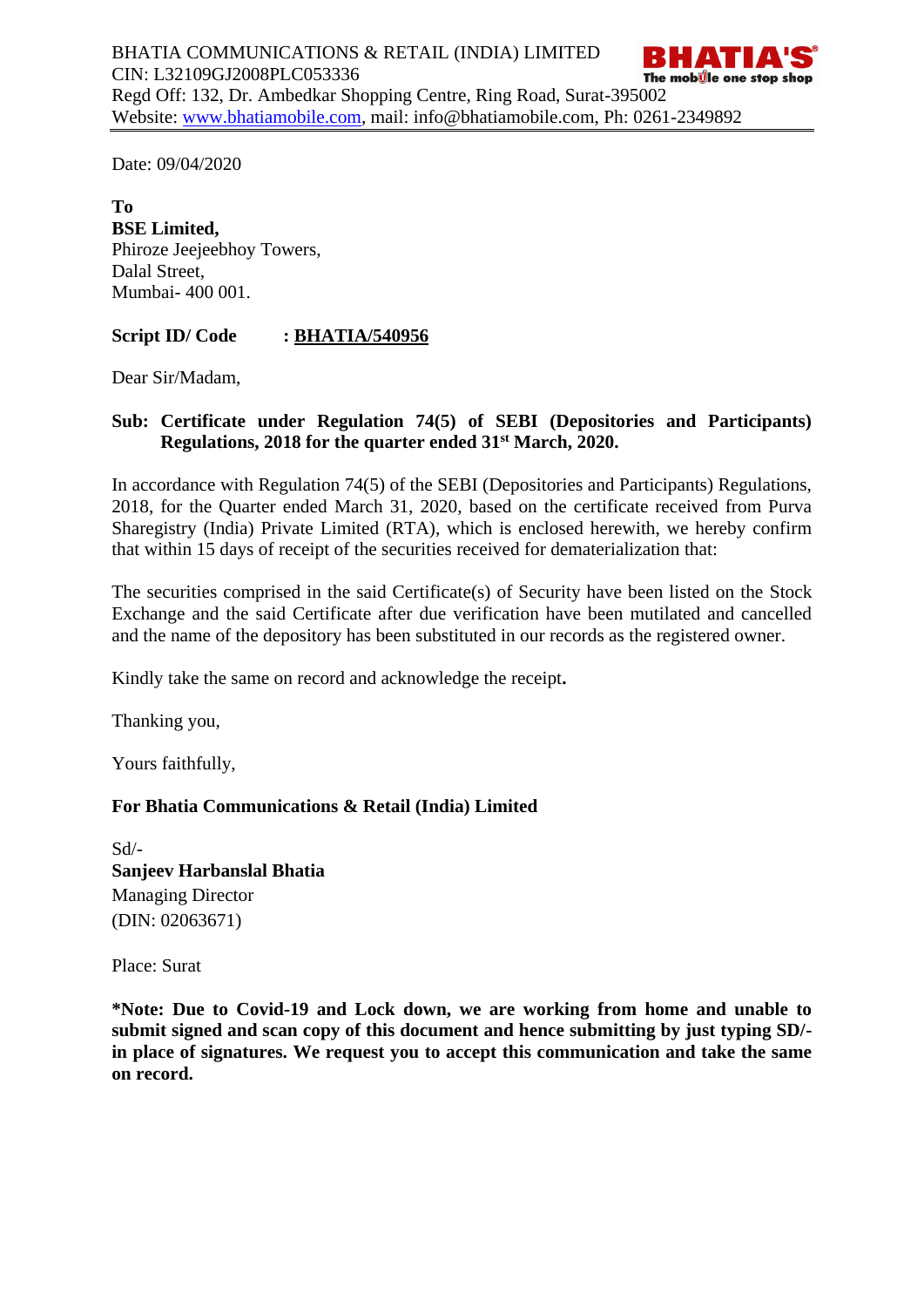

9 Shiv Shakti Industrial Estate, J. R. Boricha Marg, Lower Parel East, Mumbai - 400 011 Tel: 2301 2518 / 2301 6761 · Fax: 2301 2517 · Email: busicomp@vsnl.com · Web: www.purvashare.com

02/04/2020

To,

BHATIA COMMUNICATIONS & RETAIL (INDIA) LIMITED

Dear Sir/Madam.

## **Sub: Request for confirmation certificate as per Regulation 74(5) of SECURITIES AND EXCHANGE BOARD OF INDIA (DEPOSITORIES AND PARTICIPANTS) REGULATIONS, 2018**

As per Regulation 74(5) of Securities and Exchange Board of India (Depositories and Participants) Regulations, 2018, we hereby confirm that we have complied with the following within 15days of receipt of the certificate(s) of security from the Depository Participant(DP):

- The securities comprised in the certificate(s) of Security dematerialised, have been listed onstock exchanges where the earlier issued securities are listed.
- After due verification, immediately mutilated and cancelled the certificate(s) of security received for dematerialisation.
- Substituted in our records the name of the Depository as the registered owner and had sent a certificate to this effect to the Depositories and to every stock exchange on a quarterly basis, where the security is listed.

Thanking you,

Yours faithfully, For Purva Sharegistry (India) Pvt. Ltd.

Ms. Deepali Dhuri Compliance Officer.